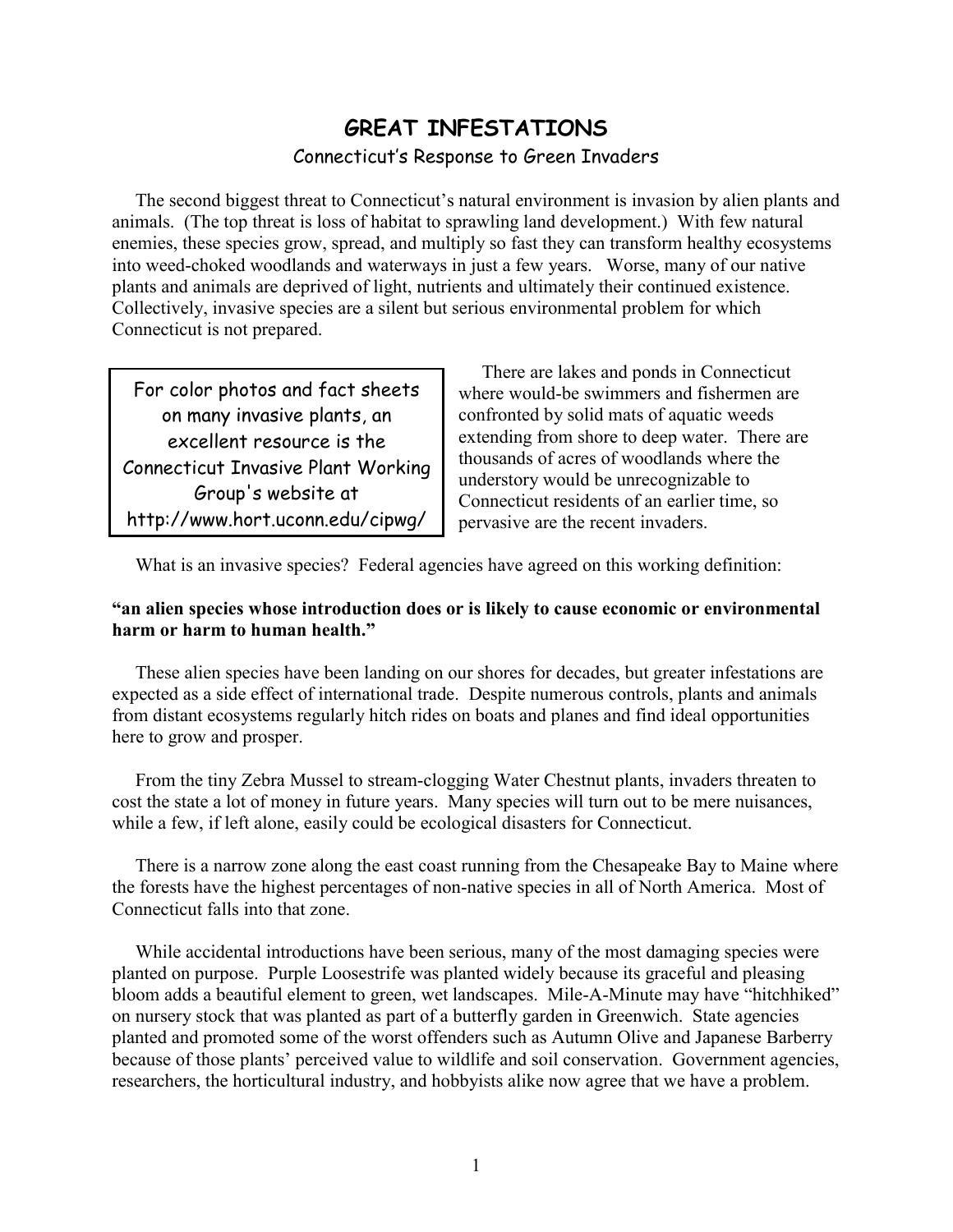The present challenge is to harness this universal concern to prevent new infestations and reduce the effects of the worst ones we already have.

## *Beauty Gone Bad*

The following plants and animals were introduced purposely to America, then found their way to Connecticut, sometimes with further human assistance. The terrestrial plants were imported from overseas and used as ornamental plantings or to enhance wildlife habitat, and some aquatic species were used specifically to beautify water gardens.

#### Water Chestnut *(Trapa natans)*

First identified in Connecticut in 1999, Water Chestnut is an aquatic plant found in shallow areas of lakes and ponds and slow-moving rivers and streams. (This is not the species that produces the edible water chestnuts used in Asian cuisine.) It was originally introduced in 1877 in Massachusetts as an ornamental plant for a botanic garden. It has floating green leaves which are triangular and glossy, with toothed edges. It also has feathery submerged leaves, and hard seeds with four sharp spines. Water Chestnut is threatening to natural habitats because of its very dense growth, which can make fishing or recreation in an infested waterbody nearly impossible. It also shades out native aquatic plants. Water Chestnut is spread when floating leaf parts drift downstream, or get caught in the feathers of waterfowl. The most effective



means of controlling the plant are early detection, hand-pulling, and mechanical harvesting, which must be repeated for 5-12 years to completely eliminate the population.

#### Fanwort (*Cabomba caroliniana*)

Native to the southeastern U.S., Fanwort is believed to have been spread through incidental release from aquariums. It can be identified by underwater fan-shaped leaves that are arranged opposite or in whorls along the stem. Its color may range from reddish brown to green, and it has small white flowers with yellow centers. It was first seen in Connecticut in 1937 in Deep River and three months later was found in Trumbull. Fanwort grows in muddy areas of stagnant or slow-moving water such as in streams, small rivers, lakes and ponds. It can crowd out native plants and interfere with recreational uses. Mechanical, biological, and chemical controls are used on Fanwort, and public education is needed to prevent further introductions.

#### Multiflora Rose (*Rosa multiflora)*

Multiflora Rose is a climbing rose reaching a height of up to 15 feet. This shrub forms dense thickets with arching stems covered in sharp thorns. This Japanese native was first introduced in 1886 as a rootstock for cultivated roses. Later, the U.S. Soil Conservation Service promoted it as a soil erosion deterrent and many nurseries advocated it as a "living fence" for livestock. Birds are the main culprits for spreading its seeds. Multiflora Rose can be found along forest edges and open woodlands as well as roadsides, and prefers sunny areas and well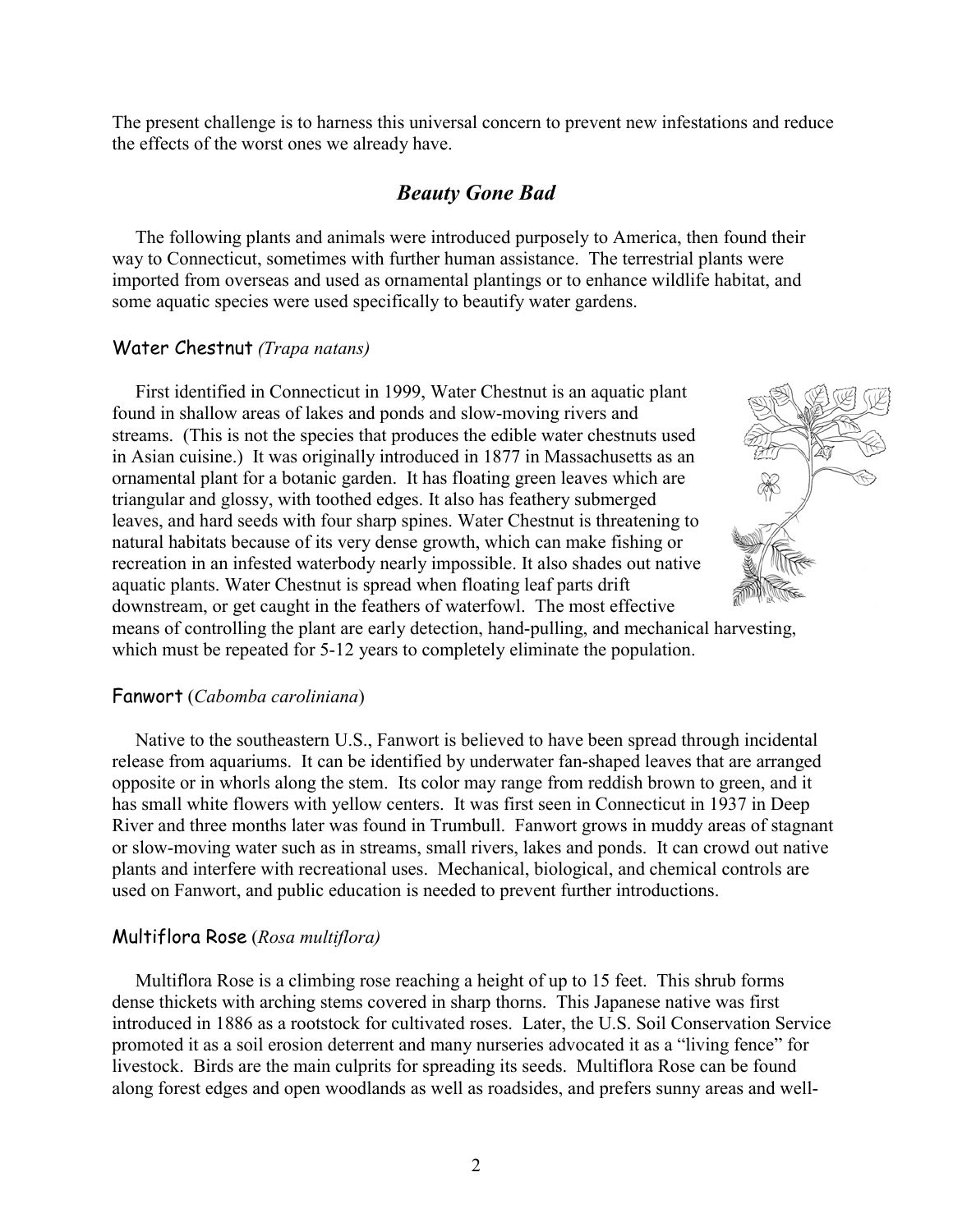drained soils. Multiflora Rose is susceptible to different management techniques. Many different herbicides have proven effective, as well as biological techniques such as insects (girdler beetles, rose seed chalid wasp) and the Rose-rosette disease. Repetitive mowing and cutting has also proven successful.

### Japanese Knotweed (*Polygonum cuspidatum*)

Japanese Knotweed is a perennial herbaceous plant found in many areas: neglected gardens, roadsides, stream banks, and wetlands. This weed grows in thick patches of up to three to six feet high, while extensive underground rhizomes may reach up to 60 feet in length, creating a dense network. It has reddish brown hollow stems, like bamboo, with greenish white egg-shaped flowers and small white flowers growing along stalks. Knotweed was first introduced from Japan for use as an ornamental plant and for use in controlling erosion. It is most competitive in moist, rich soil areas and easily transported via streams and rivers. Herbicides are the current control method. Knotweed is difficult to dig up due to its high rhizome densities. There currently are no known biological control agents.

## Hydrilla (*Hydrilla verticillata)*

Hydrilla, an aquatic plant, was first found in 1960 in Florida and has since spread as far north as Massachusetts and as far west as California. Aquarium owners unwittingly might have released Hydrilla into Connecticut waters, though it also is known to hitchhike on the roots of other aquatic plants purchased from out of state sources. It grows rooted to the bottom of lakes, rivers, and ponds that are anywhere from a few inches to twenty feet deep. It tolerates many different levels of nutrients and pH, and has very effective means of reproduction, sprouting new plants from mere fragments of a stem. Hydrilla forms dense mats and shades out native vegetation, and can drastically reduce swimming or boating opportunities. Like Zebra Mussels, it can also obstruct water intake pipes, restricting water flow. Current control methods include mechanical harvesting and the use of herbicides.

# Brazilian Elodea *(Egeria densa)*

Sometimes confused with and referred to as "the next Hydrilla," Brazilian Elodea is a submersed, rooted aquatic plant that can form impenetrable mats on the surface of a waterbody. These mats restrict water movement, trap sediment, and cause changes in water quality. Touted as a "good oxygenator," Brazilian Elodea was offered for sale in the United States in 1915. Thought to be introduced to Connecticut by unknowing aquarium owners, it was discovered in Fairfield County in 1992. It is widely sold in Connecticut pet shops under the name Anacharis. Last year, eradication efforts in a single, small pond in East Haddam cost about \$3,000. The success of this effort cannot be effectively evaluated for several years.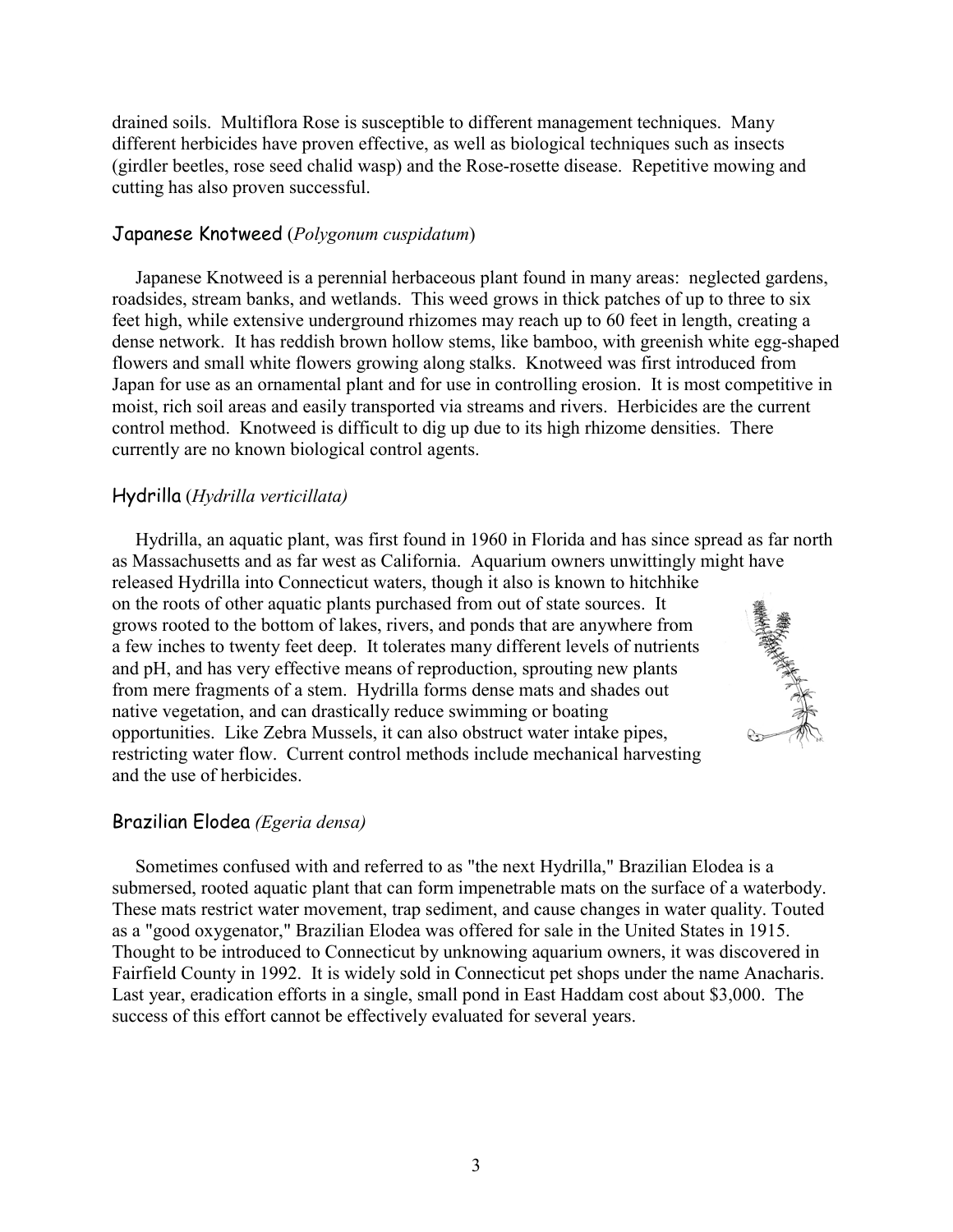#### Winged Euonymus or Burning Bush *(Euonymus alatus)*

This plant was brought to the United States in the mid-nineteenth century from eastern Asia, but did not begin flourishing in Connecticut until the mid-1970's. It turns bright red in the fall, and is very popular as an ornamental shrub. Also widely used for landscaping along highways, its seeds can be easily scattered by animals. Winged Euonymus is a problem in woodlands, where it replaces native flora, and in other areas, where its roots can form dense mats below the surface of the soil. This matting, along with the shade the plants provide, creates an inhospitable environment for native plants. Management strategies for *Euonymus* include hand pulling and herbicides for younger plants, and the use of heavy equipment to remove larger shrubs.

#### Japanese Barberry (*Berberis thunbergii*)

Japanese Barberry is believed to have been introduced in the late 1800s, after its seeds were received at an arboretum in Massachusetts. It is found along fences, roadsides, in fields and open woods, and is one of the first shrubs to leaf out in the spring in forest understories, giving it a competitive advantage over native plants. Its autumn tones of bright red and orange have made it popular as an ornamental shrub. Its fruits are distributed by birds, making it easy for the plant to spread to other areas. The most effective means of management of Japanese Barberry is mechanical removal, and uprooted shrubs may be piled as cover for small animals. It can be found growing in front of the headquarters of the DEP and Council on Environmental Quality.

#### Asiatic Bittersweet (*Celastrus orbiculatus*)

Asiatic Bittersweet is native to Asia, but was used in Connecticut in the early 1900s as an ornamental plant. It thrives in almost any habitat, and prefers utility corridors, railroads and roadways. It is prolific along the Merritt Parkway in southwestern Connecticut. Woods along many miles of Connecticut's highways are now dominated by bittersweet. Bees help to pollinate the plants, and birds are a major factor in seed dispersal. Its ability to grow new shoots from its roots makes it very difficult to control. Asiatic Bittersweet forms impenetrable thickets, and tends to grow around the stems of other vegetation. It can easily strangle small trees and shrubs. The supporting plants, with additional weight from the bittersweet, are not as able to withstand strong winds and ice storms. American bittersweet, a native species, is very similar to Asiatic Bittersweet, and a distinction should be made when applying control methods. Mechanical removal and herbicides can be effective, but since the plant has a large seed bank, repeated efforts are needed over a period of several years to prevent regrowth.

#### Purple Loosestrife (*Lythrum salicaria)*

Able to produce 2.5 million seeds per plant each year, Purple Loosestrife is commonly found in Connecticut in many kinds of wetland habitats. Known for attractive purple flowers, it is a prolific seed producer, and can reproduce from shoot or root fragments as well. It was introduced in the 1800's, and can be found in all 48 contiguous states. Like many other invasive species, Purple Loosestrife is very dense and crowds out native vegetation. It offers little value to wildlife, and is listed as a noxious weed in many states. Cultivars of this

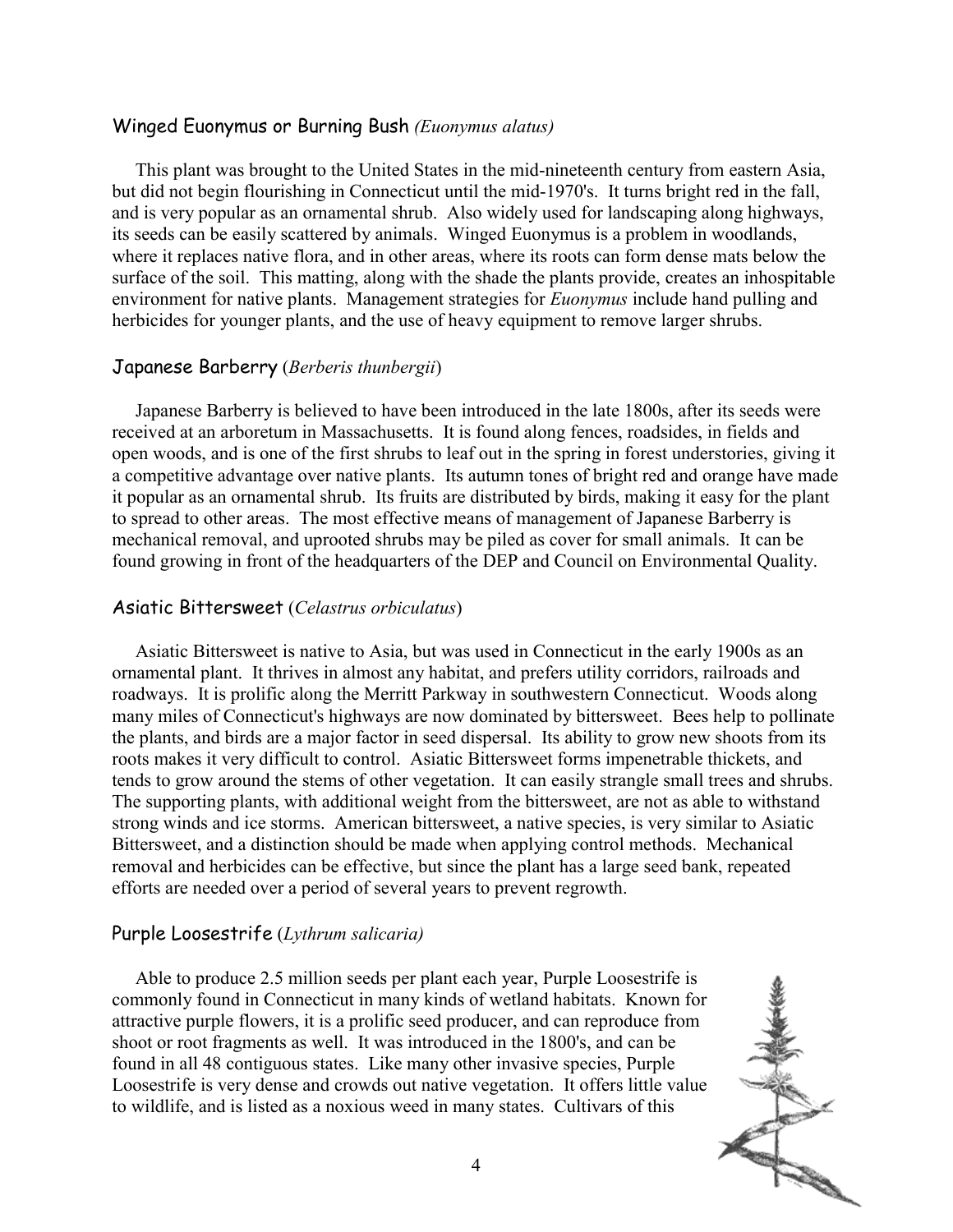species are self-incompatible, but when crossed with a cultivar of a different flower type, or with Purple Loosestrife found in natural areas, they can produce seeds or viable pollen, which further contributes to the spread of this invasive plant. Control methods include hand-pulling and spot treatment with herbicides for new infestations. Several forms of biological control (including beetles, see page 10) are being studied for their effectiveness.

#### Garlic Mustard (*Alliaria petiolata*)

Garlic Mustard was most likely introduced by early settlers in the mid-1800s to be grown in herb gardens. It is a biennial herb which spreads rapidly in shady habitats, roadsides, moist forests, and along stream corridors. Unlike other plants that need ample light to grow, Garlic Mustard can thrive in closed canopy forests, making it an insidious invader. It can range in height from five to forty-six inches, and can easily be found advancing across state parks. Garlic Mustard spreads exclusively by seed, and increases in cover after being disturbed. It crowds out native vegetation, and in parts of Pennsylvania, the Garlic Mustard's advance has meant doom for the favorite wildflower *Trillium*. Control strategies for Garlic Mustard include burning, handpulling, and chemical controls.

#### Autumn Olive (*Elaeagnus umbellata*)

Autumn Olive was introduced to New England in the late 1800's and, in Connecticut, can often be found lining highways, forest edges, and in old fields. It tolerates dryness, wind, and air pollution very well, and can change soil nutrient cycles, making the soil inhospitable for native vegetation. Like many other invasive species, it grows quickly and produces an abundance of seeds, giving it an advantage over native shrubs. Management of Autumn Olive includes prescribed burning, mechanical removal, and herbicide application.

#### Norway Maple (*Acer platanoides)*

A European native, the Norway Maple populations in the United States either arose by escaping from cultivation, or reproducing from ornamental trees. This maple is desirable for its fall colors of pale yellow, or deep reddish purple in the case of the cultivar "Crimson King." It can tolerate various extreme conditions, including air pollution. The trees produce large quantities of seeds that are dispersed by the wind, and displace other plants in forests and along forest edges. The native sugar maple is often displaced by the dense-canopied Norway, which also competes with grasses and other plants. The Norway Maple leafs out early in the spring and is among the last trees to drop its leaves in fall, which gives it an advantage over native species. Hand removal of small Norway Maples, and girdling of larger trees are current management strategies.

## *Oops!*

The species described below are believed to have been introduced accidentally to North America. Some aquatic plants and animals were carried in the ballast of ocean-going vessels, and unknowingly deposited in our waters. Scientists are uncertain as to how some terrestrials may have established here. A few, like Garlic Mustard, might have been planted for specific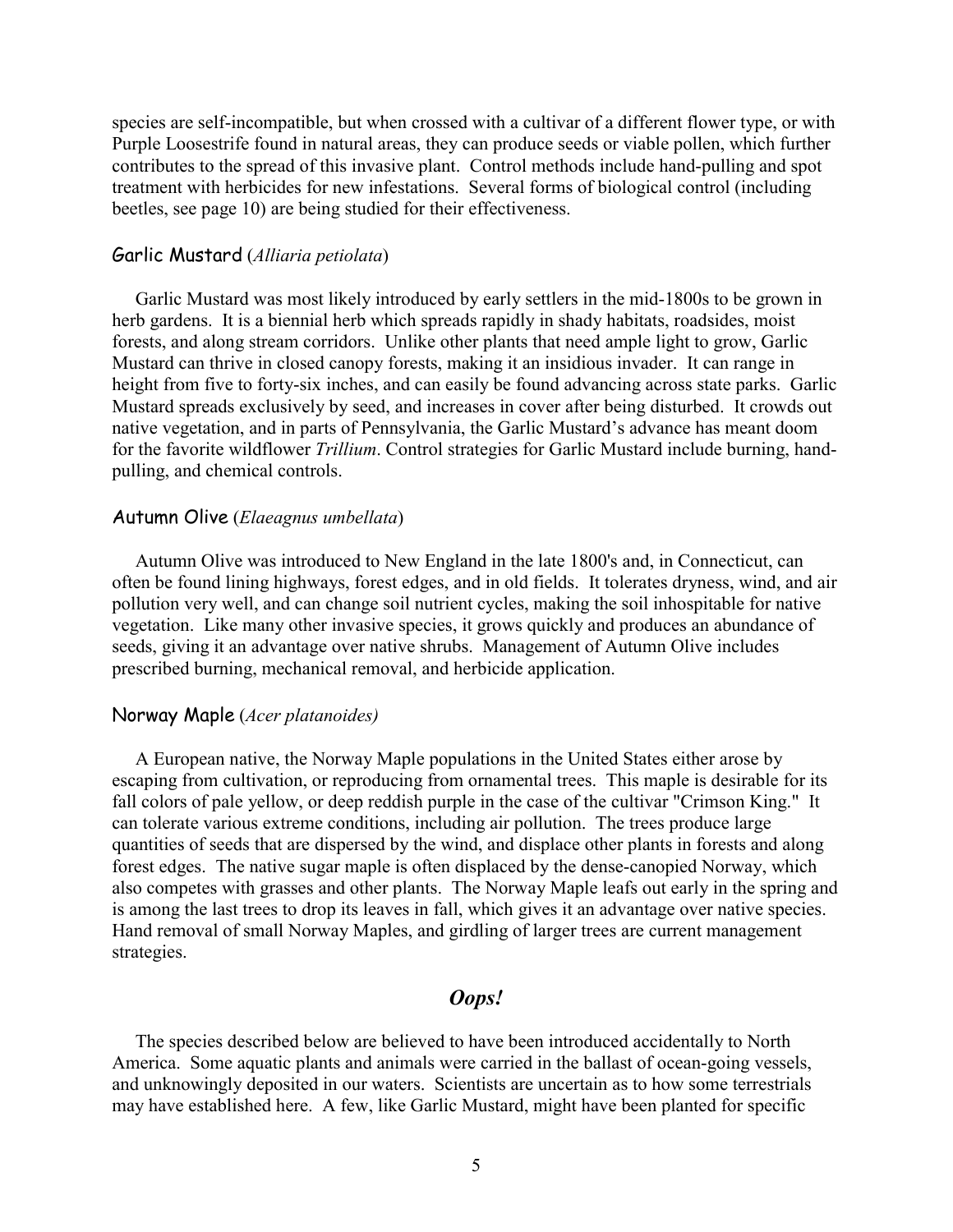purposes (such as herbal or kitchen use, in the case of Garlic Mustard) many decades ago, but exploded in numbers only recently.

### Pacific Shore Crab *(Hemigrapsus sanguineus*)

Also called the Asian or Japanese shore crab, this invader measures a mere two to three inches across. The crab's identifiable features are three spines along each side of its shell, and a light-and-dark banding pattern on its legs. It spawns more often, shares the same habitat, and is more aggressive than native species. With an appetite for young fish, shellfish and aquatic plants, scientists believe it is too early to say what kind of an impact the crab will have. However, this species, discovered on Connecticut's shore in the 1990s, has already begun to disrupt the ecosystems in Long Island Sound. Pacific Shore Crabs share the same habitat as juvenile green crabs and mud crabs, and as the former multiplies the latter decline.

### Zebra Mussel (*Dreissena polymorpha*)

The Zebra Mussel was introduced to the United States in the mid-1980's when ocean-going ships released infested ballast water into the Great Lakes. It is a freshwater mollusk usually less than an inch long that can attach itself to almost any substrate. The mussels do not have any effective natural predators, and are distributed by carriage on boats, trailers, or fishing gear, or by birds and other animals. Adult mussels can filter up to a quart of water per day, consuming the plankton usually eaten by fish and other shellfish. They can clog industrial or power utility pipes, and damage boat engines and hulls. They can survive out of the water for up to seven days. Optimal control methods are to prevent new introductions, and educate the public with regard to thoroughly cleaning boating and fishing equipment. Mussel populations in water intake structures can be controlled by chlorination, surface coatings, and heating.

### Asiatic Clam (*Corbicula fluminea*)

First reported in the Connecticut River in 1990 this freshwater species prefers shallow, warm, well-oxygenated water. Juveniles are dispersed by water currents, and a typical brood is 35,000 during a lifetime. The Asiatic Clam is considered a nuisance for the same reasons as the Zebra Mussel: dense colonies can restrict water flow at intake structures, and competition with other aquatic animals can lead to their population reductions. Preventing introductions is currently the best method of control, as populations already established cannot be eliminated. Nature provides some help in the Connecticut River -- many of the clams cannot withstand cold temperatures in the winter. Other control methods include filters or screens, chlorination and mechanical removal.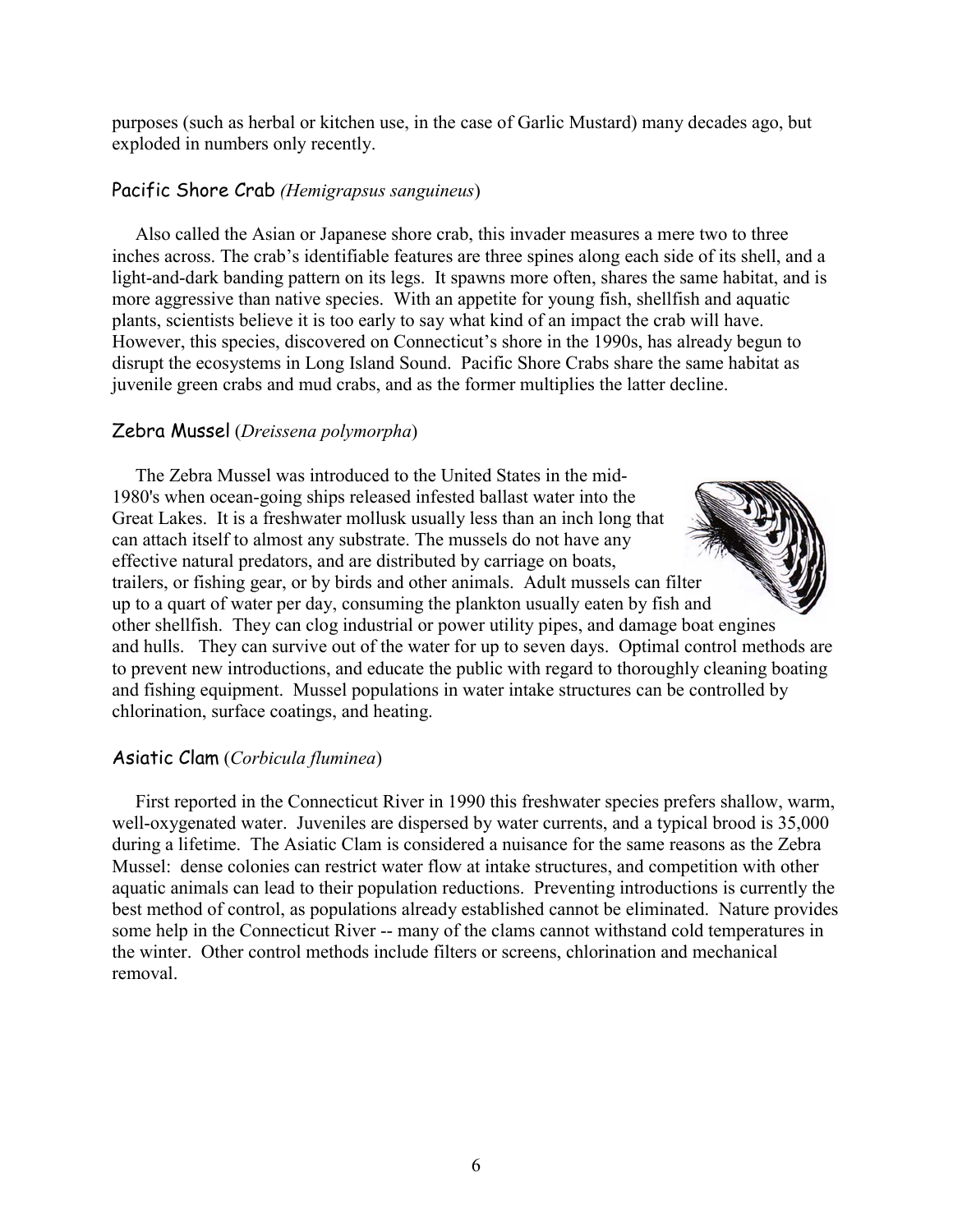## Eurasian Watermilfoil (*Myriophyllum spicatum*) and Variable Watermilfoil *(Myriophyllum heterophyllum*)

Eurasian Watermilfoil is a submerged aquatic plant that was first documented in the 1940's in Washington, DC, and has since spread to forty other states, including Connecticut. It is found in lakes, rivers, ditches, ponds, and reservoirs, usually in waters less than thirty feet deep. It has long, branching stems near the surface and soft, feathery leaves, attached in whorls of four, but sometimes 3-5. Eurasian Watermilfoil can form dense mats of tangled vegetation, effectively interfering with boating, fishing and swimming. Another invasive aquatic plant, Variable Watermilfoil, is native to southeastern and central United States, but has found its way into New England. This is a cause for concern because Variable Watermilfoil is starting to spread into the same territories as Eurasian Watermilfoil. Control methods include mechanical harvesting, biological (one weevil's appetite for Eurasian Watermilfoil is being researched), and chemical treatments.

#### Mile-A-Minute or Devil's Tearthumb (*Polygonum perfoliatum*)

Mile-A-Minute, though its name is somewhat exaggerated, can grow a remarkable six inches in a day. Native to Korea, China, Japan, India and Taiwan, it was first reported in Greenwich, Connecticut in 1999, and efforts were made to eradicate it. However, in 2001, Mile-A-Minute was discovered on properties adjacent to the site where it was first noticed. This weed forms dense mats that smother other vegetation. Hard frost will kill it, but its seeds survive the winter, germinating again the following year. Birds and small mammals eat its fruits, helping to distribute the plant. Current management techniques for Mile-A-Minute include cutting, mowing, or hand pulling. Herbicides can be effective in agricultural settings. The Connecticut Mile-A-Minute population is the first in New England, adding urgency for the state to respond quickly.

#### Common Reed *(Phragmites australis)*

Common Reed is a tall wetland grass found along marshes, riverbanks, and often in areas that have been disturbed or polluted, such as roadsides and dredged areas. In undisturbed areas, it is not considered invasive, and is actually native to America. Recent research at the University of Connecticut has shown that *Phragmites* is actually not native to Connecticut. Although the reed provides cover and nesting sites for some birds, it also displaces other native birds that depend on shorter grasses. Like many other invasive species, it shades out and competes with native vegetation. Some commercial cultivars are known to revert over successive generations to their original, aggressive forms; plant scientists continue to debate the severity of this risk.

### **Invasives on the Books**

Connecticut's only law pertaining to invasive species was adopted in 2001, buried deep in Public Act 01-150. It directs the Commissioner of Environmental Protection to make recommendations and take action to control invasive plant species, create informational materials and educational activities, and maintain a list of nonnative invasive plant species -- all tasks the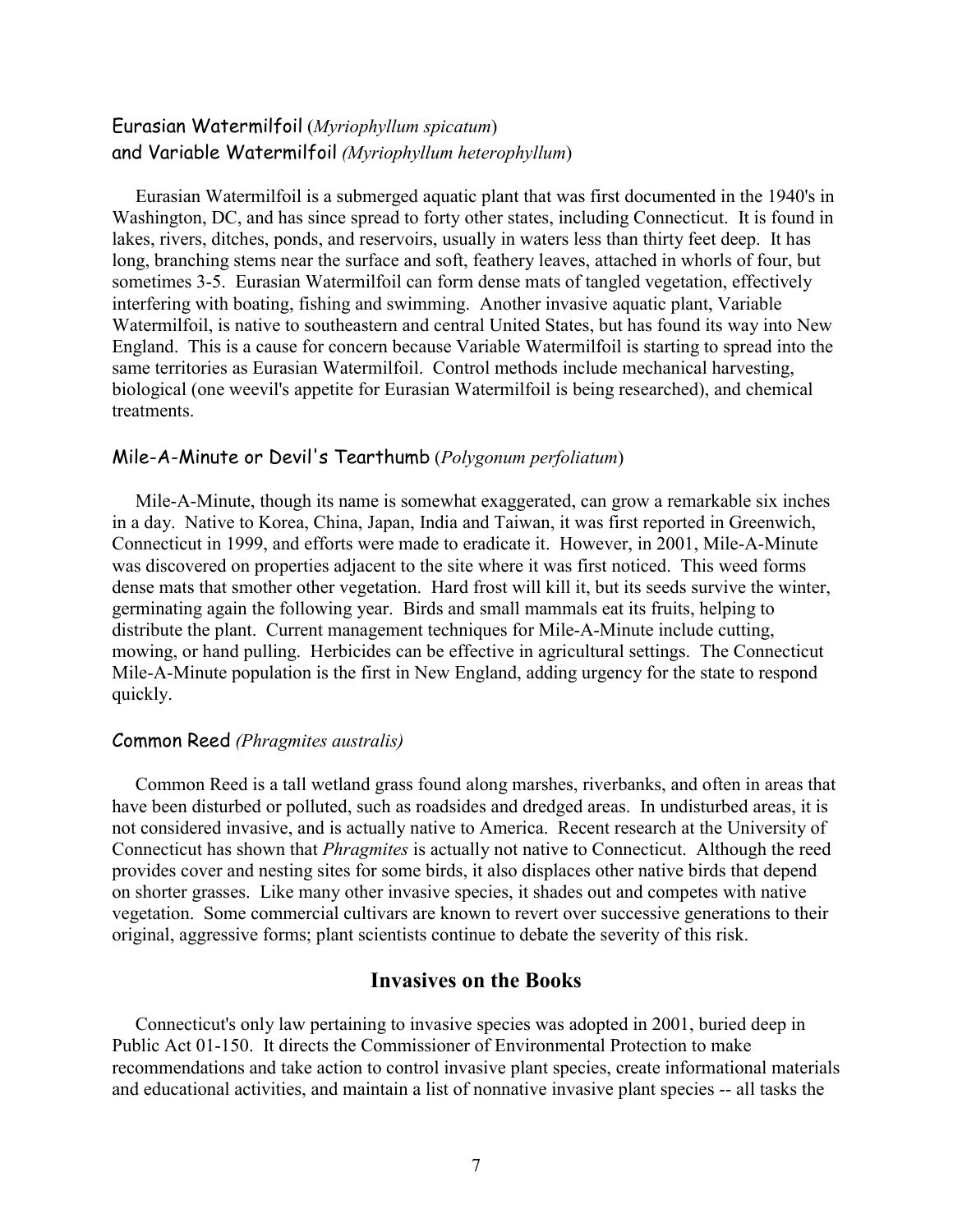Department has undertaken on its own in a limited way, as funds allow. The law contains no deadlines for action.

The University of Connecticut and the Connecticut Invasive Plant Working Group (CIPWG), have developed a list of invasive and potentially invasive species --"Non-native Invasive and Potentially Invasive Vascular Plants in Connecticut" -- but the list has no legal status. The DEP adopted the list as part of its 1998 policy on invasive species, but since the Department has neither staff nor resources dedicated to controlling invasive plants, it can take only limited action. It has an internal working group that manages invasives on a case-by-case basis. The Department's Lakes Management section exists largely because of the takeover of Connecticut's waterbodies by nuisance species. The Department has created some informational materials, but it does not have a coordinated public education campaign. Connecticut also lacks a comprehensive plan for addressing invasive species.

It is perfectly legal to own, sell, transport, distribute, plant, fertilize, and spread any of the species noted on the informal list of invasive species. Many plants on the list are widely available to gardeners and landscapers. In the summer of 2001, Council staff visited more than twenty nurseries and garden centers (mostly in person, but also via websites). Invasive species were found for sale at nearly one hundred percent of the stores. When the staff of these stores were asked if they sold Purple Loosestrife, Japanese Barberry, or various other species on the list, only one person indicated that she was aware of the invasive tendencies of these plants.

| <b>State</b>  | Management<br>Plan | <b>Staff</b>   | <b>Law Prohibiting Sale of</b><br><b>Invasive Species</b> |
|---------------|--------------------|----------------|-----------------------------------------------------------|
| VT            | Yes                | Yes            | Yes (Zebra Mussel, Eurasian Watermilfoil, Water           |
|               | (Lake Champlain)   |                | Chestnut, quagga mussel)                                  |
| <b>NH</b>     | N <sub>0</sub>     | Yes            | Yes (milfoils, Fanwort, Water Chestnut, Purple            |
|               |                    |                | Loosestrife, others)                                      |
| <b>ME</b>     | In progress        | Yes            | Yes (Water Chestnut, Milfoils, Hydrilla, others)          |
| <b>NY</b>     | Yes                | Yes            | Yes (Water Chestnut)                                      |
| <sub>RI</sub> | No.                | N <sub>0</sub> | No.                                                       |
| MA            | In progress        | N <sub>0</sub> | Yes (Water Chestnut)                                      |
|               |                    |                |                                                           |
| СT            | NO                 | NO             | NO                                                        |

**A Sampling of Responses of other Northeastern States to Green Invaders** 

### **Connecticut's Finger in the Dike: Responses to Date**

The Connecticut Invasive Plant Working Group is the state's largest cooperative effort working on the invasive species problem. It consists of state and federal agencies, conservation organizations, garden clubs, universities, nurseries, and many other groups. Doing its best to educate the public and advocate appropriate policies, this group has no legal status and no funding, but is taking the lead in focusing the state's efforts on invasives. It has developed two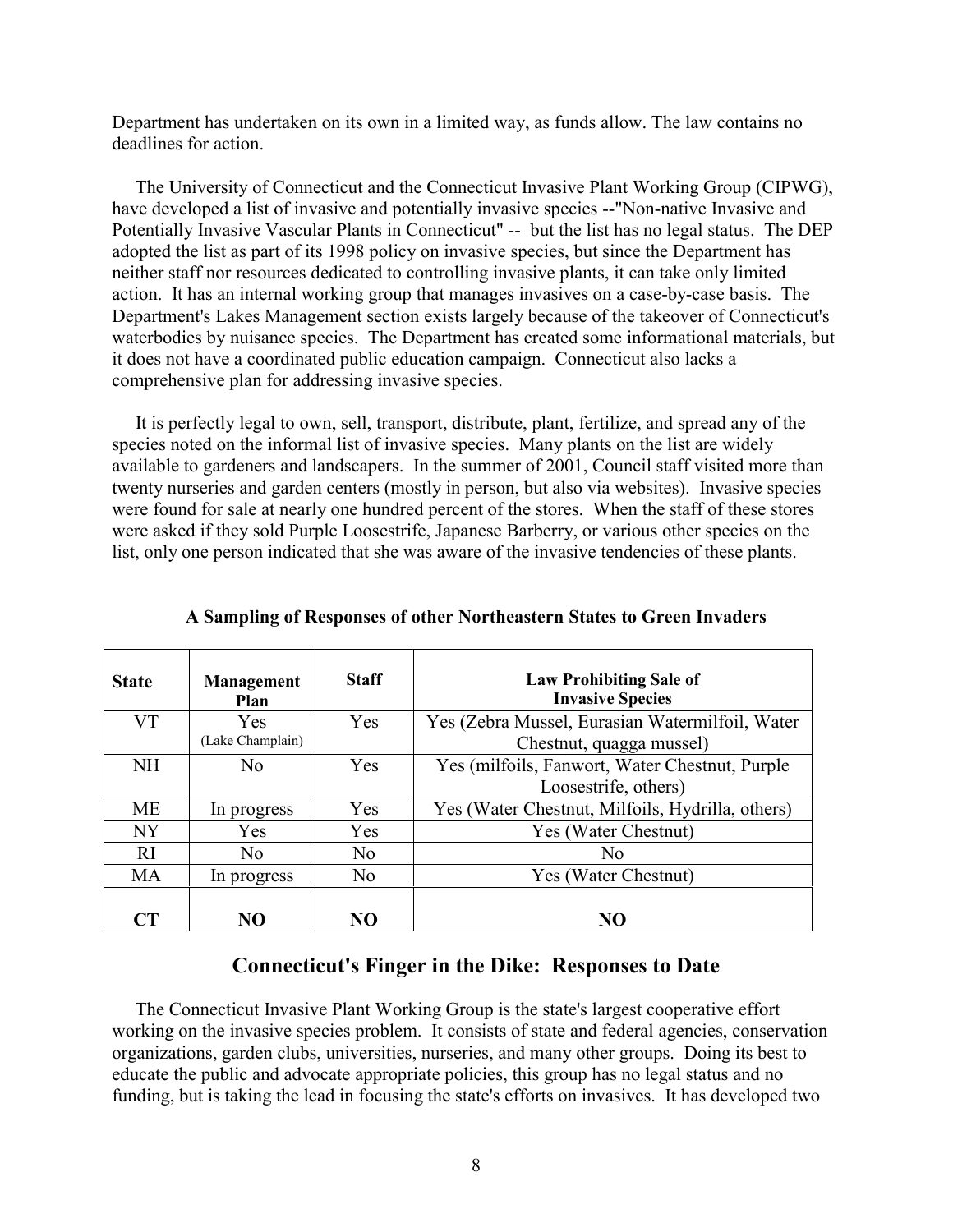invasive plant posters, numerous fact sheets, and a website containing a breadth of information on invasive plants.

A publication on controlling invasives was produced by a subcommittee of the CIPWG, under the leadership of the Connecticut Agricultural Experiment Station. The DEP will provide assistance in printing the publication.

Scientists at the University of Connecticut are cataloging the introduction and spread of invasive species, and are assisting with public education efforts. The University's Department of Ecology and Evolutionary Biology, along with the UCONN Library, Center for Geographic Information and Analysis, and various other institutions have collaborated on a project called IPANE, which stands for Invasive Plant Atlas of New England. The website (www.eeb.uconn.edu/invasives/ipane) specifically focuses on invasive plant species detection and awareness throughout the Northeast. As part of the project, a core of trained volunteers will assist in spotting and reporting the locations of the numerous invasive plant species. IPANE will help with the "early detection and response of invasive plant species" around Connecticut and New England. It will contain a catalog of species including name, description, photographs, as well as the first reported sighting of the species, and much more. The site also shows the specific locations in towns where the species has been found, and will also provide a database where the public can directly report sightings of invasive plants.

The DEP has adopted an internal policy that discourages the planting of invasive species and disturbing soil in ways that favor invasive species. Other state agencies also have responded to the threat. The Department of Transportation (DOT) no longer will plant species that appear on the DEP's list. However, neither the DEP nor the DOT have funds to remove the enormous stands of invasive plants planted in previous years; these are likely to remain as sources of seed for decades to come, perhaps for centuries.

Nonprofit conservation organizations are contributing significantly to the fight against invasives. The New England Wildflower Society is setting up a sophisticated monitoring network, and many groups are doing much more than government to inform the public.

The plant industry has responded to the threat as well. A new brochure being developed by the Connecticut Florists, Greenhouse Growers, and Nursery and Landscape Associations depicts various species of invasive plants that participating nurseries voluntarily have agreed not to sell. The brochure lists twenty or so plants that would be highly destructive if they were to become widespread, but they are species with little or no economic investment at this time.

The Connecticut Chapter of The Nature Conservancy is spending hundreds of thousands of dollars per year to control invasive terrestrial species on some of its inland properties. Over the next several years, the total cost will probably be in the millions of dollars. This fact should be recognized when people discuss the economic benefits of selling some of these same invasive species.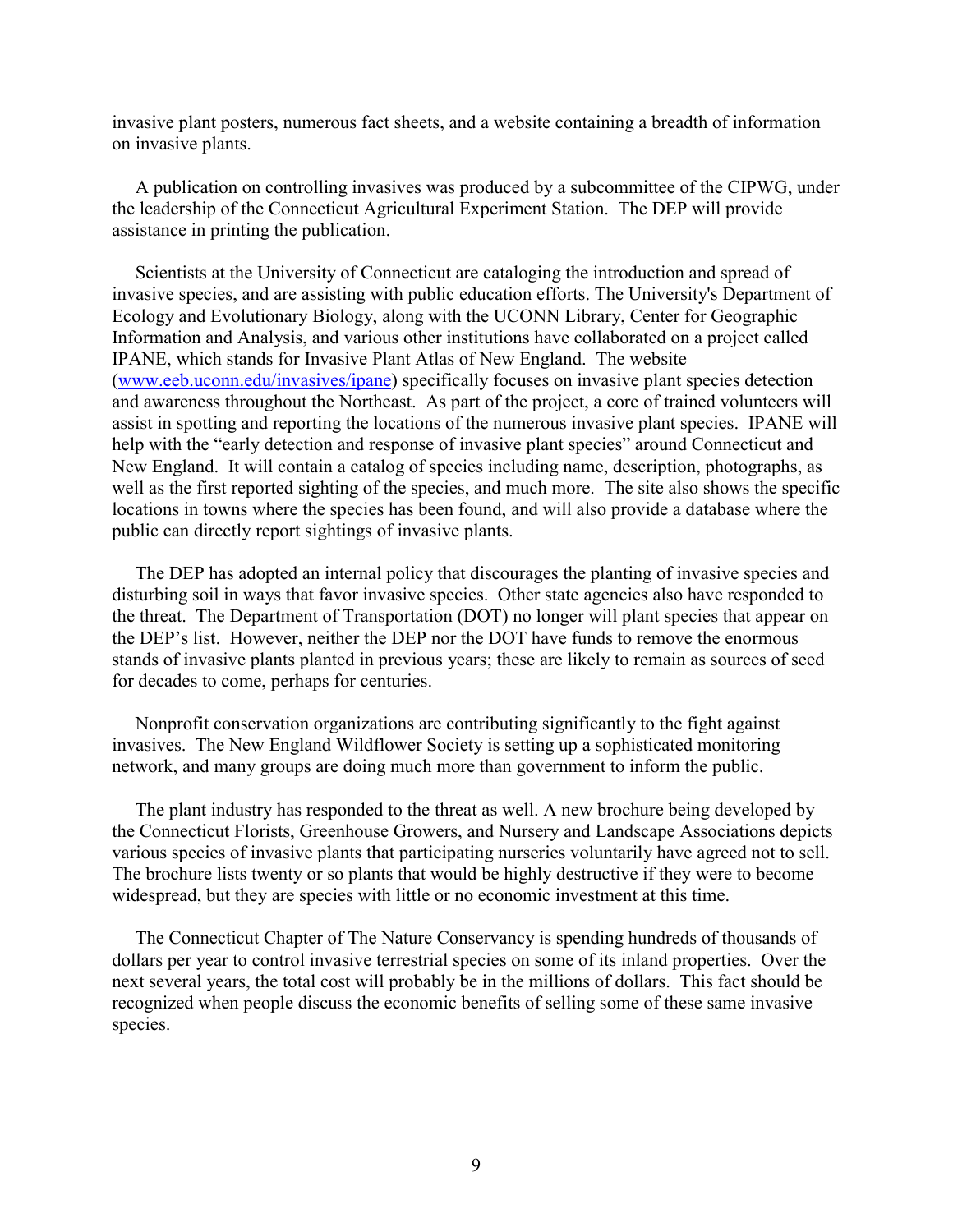The state has attacked a few invaders head on:

### Pulling up the Water Chestnut: Muddy Work on the Hockanum

Since 1999, Water Chestnut has been found in Connecticut in Keeney Cove (Glastonbury), the Hockanum River (East Hartford), the Podunk River (South Windsor), and in two private ponds in Eastford. For the past several years, the DEP, contractors and volunteers have manually pulled Water Chestnut out of Keeney Cove and the Hockanum River. Not including staff time and volunteer efforts, the contract expenses totaled nearly \$23,000. The DEP currently has no set policy on controlling invasive species on private property, and efforts are left largely to volunteers, including DEP staff working on their own time. Monitoring of these sites will continue for 7-10 years, since seeds can lie dormant for many years. If allowed to become established in Connecticut, Water Chestnut has the potential to become the dominant plant in the shallow waters of the Connecticut River. Massachusetts, New Hampshire, South Carolina, Arizona and Florida have legislation that prohibits the possession, distribution or transport of Water Chestnut.

### Purple Loosestrife: Meet the Beetles

Several species of beetles are being used as biological controls for Purple Loosestrife. The insects defoliate the plants, and stands have been reduced in Canada, New York, and Oregon. Care was taken to make sure the beetles would only eat the targeted species, and not turn into pests themselves. In 1996, a pilot program in Connecticut saw the release of two beetle species into loosestrife stands in Storrs and Haddam, with encouraging results. The plants were several feet shorter and did not produce as many flowers as plants in nearby stands. Currently, there are 27 long-term monitoring sites throughout the state, and 200,000 beetles acting as experimental biological control agents for Purple Loosestrife management.

#### Fretting Over Zebra Mussels

In 1998, Zebra Mussels were found established in East Twin Lake in Salisbury. The animals need high concentrations of calcium in the water in order to survive, and this is both good news and bad. Since calcium requirements are a limitation, many waterbodies in Connecticut are not believed to be prone to infestation. However, the freshwater portion of the Housatonic River and its associated hard-water lakes remain susceptible, though there is no evidence of infestation at this time.

Levels of public awareness appear strong among fishermen, water users in industrial facilities, and lake association members, but pleasure boaters, jet ski operators, and the general public are not as aware of the problems presented by Zebra Mussels. The DEP has created an informational video, and has posted signs at boat launches informing the public about the mussels. The Boater's and Angler's Guides also present ways to help control their spread, but eradication does not seem likely.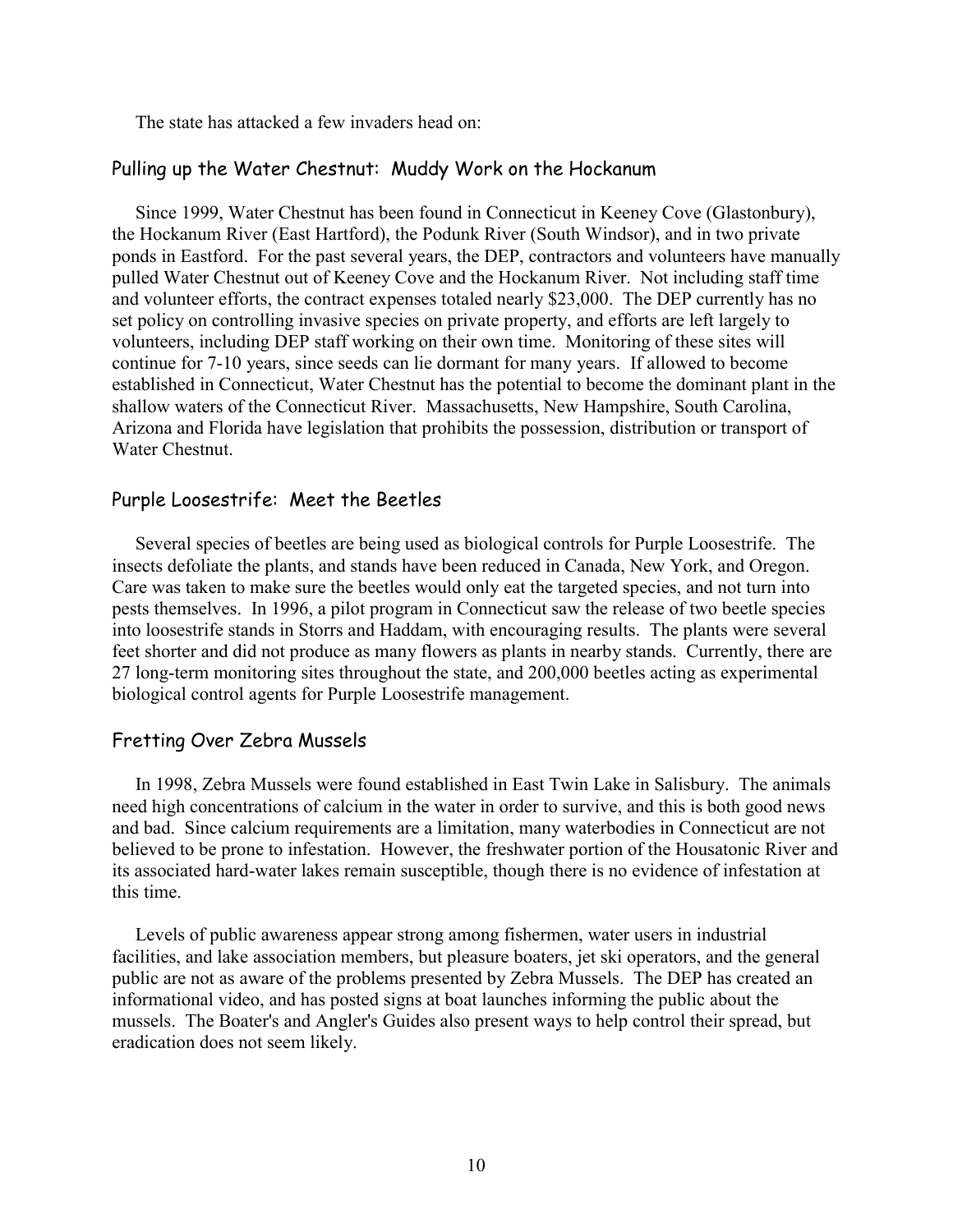#### Chemical Warfare on Hydrilla

First reported in Connecticut in 1995, Hydrilla is currently present in three small ponds in Mystic, North Stonington, and Wilton. The two ponds in the southeastern part of the state were treated with herbicides, which at first was believed to have eradicated the populations. Unfortunately, both infestations are still present. The control costs for these two small ponds to date totals about \$11,000.

### Common Reed: Million Dollar Weed

*Phragmites* control and spot eradication in Connecticut often has resulted in the restoration of tidal wetlands. The usual approach is to improve the flow of brackish or salt water into the wetlands; this impedes the growth of *Phragmites*, with reductions in mosquitoes and increases in bird life. Where necessary, the reed is treated with herbicides. The DEP has many success stories in these restoration projects, though the success does not come cheaply. Six projects done in 1999-2000 totaled more than \$730,000. Over the years, funds spent on controlling *Phragmites* dwarf the amounts spent on managing other species. The plant continues to be a problem in both coastal and inland wetlands.

The state's effort to control *Phragmites* is something of an exception in the war against green invaders, because the plant is widespread and well established. Most invaders that fit this description are beyond the ability of any organization to treat effectively, except in limited sites and circumstances. Many invasive plants never can be eradicated from Connecticut's landscape. This fact underscores the importance of moving quickly to battle and eradicate newly-discovered infestations of those plants which have not yet become established or widespread, such as Hydrilla, Mile-A-Minute, and Water Chestnut. (It might not be impossible to eradicate a species, even one that is common and widespread, if the need is great enough. In the 1920s and 1930s, the Common Barberry was almost extirpated from midwestern states of the wheat belt because it harbored a serious rust disease that affected wheat. Legions of children and adults were enlisted as "Rust Busters" to root out the Barberry.)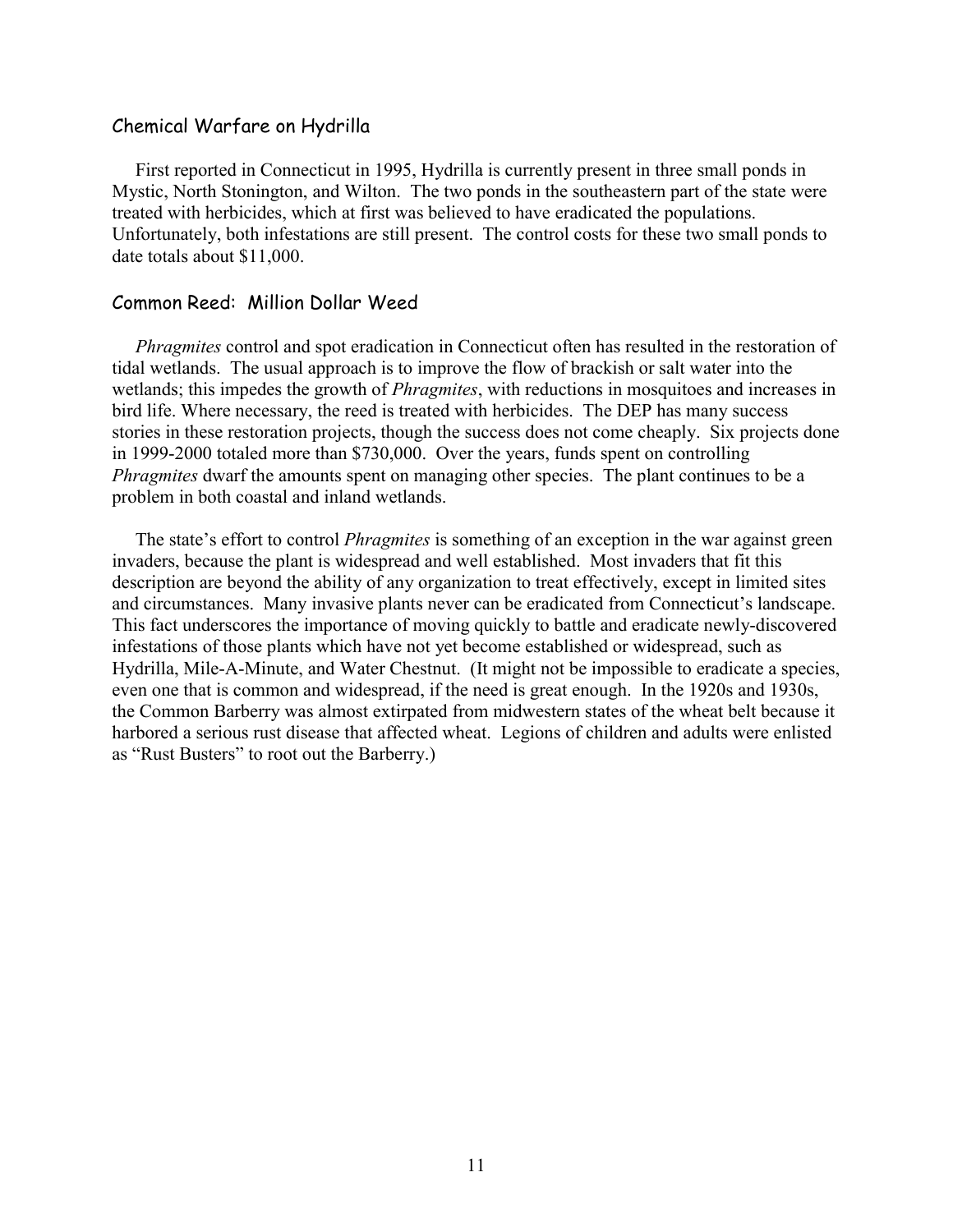# RECOMMENDATIONS Setting priorities

Eradication of widespread invasive species from natural habitats is not a realistic goal for the foreseeable future. Connecticut's priorities should be to prevent new infestations and to control the spread of the most harmful species into sensitive areas. The Council recommends the following six specific steps:

# RAPID RESPONSE TO NEW INVASIONS

1. **Connecticut must develop an effective capability for rapid response to NEW reports of harmful infestations, both on public and private lands**. This team, which could be coordinated by any number of agencies, must have resources on hand (much like chemical emergency response teams) and legal authority to take immediate action.

*Explanation*: The opportunity to stop a species occurs when it grows in only one or two places in the state. When Water Chestnut was discovered in two locations, the DEP responded with a combination of staff time (as it was available from other projects), volunteers, and small grant funds. Though not yet eradicated, the colonies are getting smaller. When it was discovered in a third place, the DEP did not respond because the plant was growing in a private pond – even though the landowner sought help. Why wait for the seeds to be dispersed by waterfowl into more waterways before taking action?

# PLAN THE CAMPAIGN

2. **The DEP should be provided authority and funds to prepare a comprehensive plan, within one year, that would define priorities for battling invasive species.** This plan, with references to specific species and means of control, should define priorities for both state and private lands.

Also, when the DEP acquires land, it should assess the threat from invasive species and how that threat can best be managed. (This recommendation should not be allowed to slow the DEP's efforts to save outstanding lands from the number one threat, which is misplaced development.)

*Explanation*: Many species will never be eradicated from Connecticut's fields and forests, and would be low priority for control. However, those same species could be ecological nightmares in designated natural areas. A plan would help the state assess what needs to be done and when.

# PREVENT ACCIDENTS

3. **Improve information campaigns to prevent the spread of species that are introduced accidentally.** The Governor and General Assembly should require the DEP to create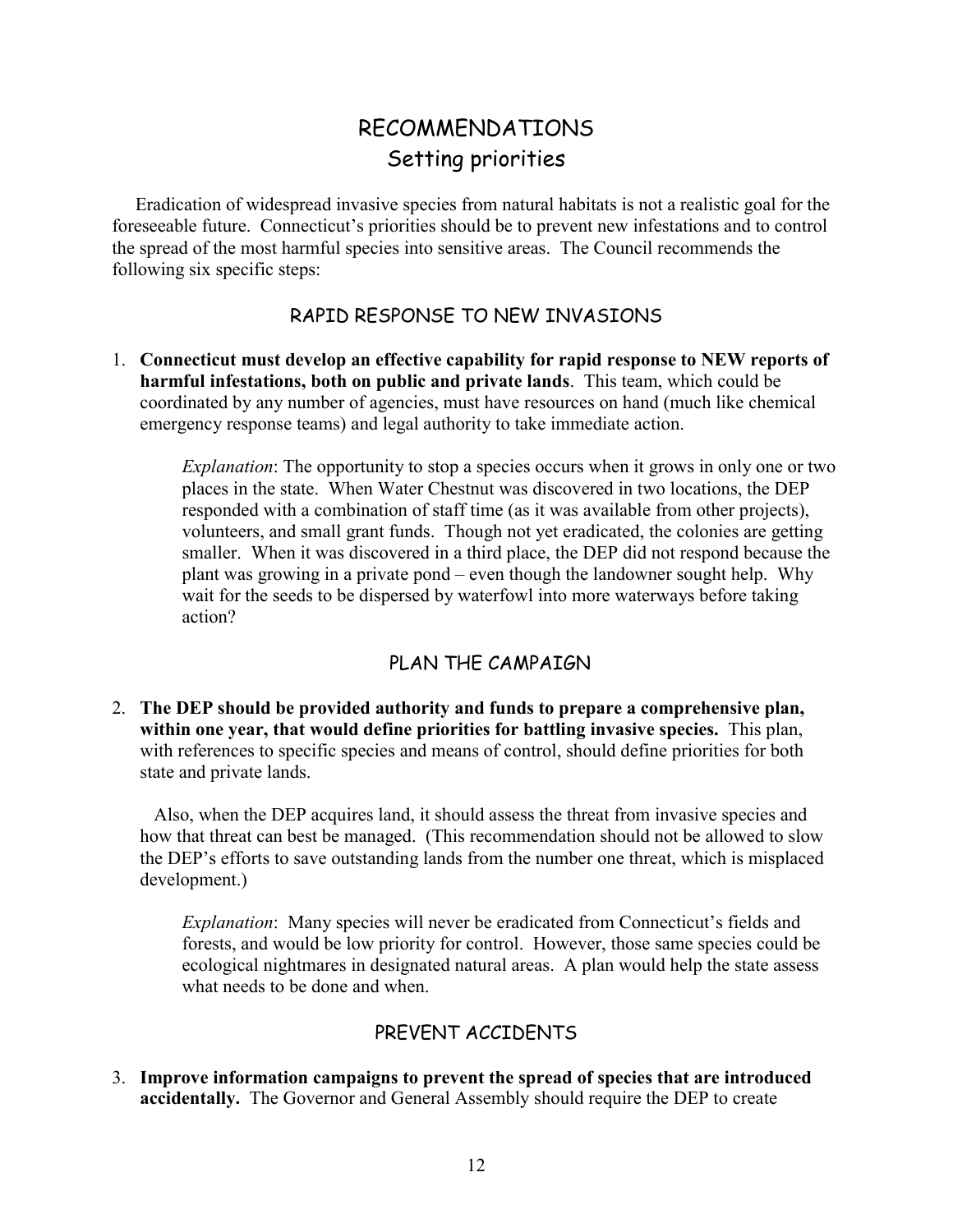information campaigns about preventing the spread of species that are introduced accidentally. Connecticut will need to work with regional bodies to better control species that "hitchhike" on boats and plant pots. An informed public will be essential.

# PUT SOMEBODY IN CHARGE

4. **The Connecticut Invasive Plant Working Group** has organized itself to discuss the problems of invasive species and work cooperatively toward solutions. This body, representing numerous agencies and organizations as well as private companies, is a commendable example of cooperative work in the sphere of public policy. To the extent state government can further the work and status of this body, it should do so.

# PHASE OUT THE REPEAT OFFENDERS

### **5. Discourage the spread of invasive species already established.**

The eradication of some invasive species is a challenge almost hopeless. Nonetheless, it would be a mistake, ecologically and economically, to encourage their spread into areas not currently infested. There is no sound reason to continue spreading and planting these species, as there are non-invasive substitutes for virtually all of these plants. With ample warning, the horticultural industry should be able to switch from the invasive to the safe. **The Council recommends the following four specific actions to help control the spread of species that are already established in Connecticut:** 

- A. The Governor and General Assembly should assign one agency with responsibility for informing the public about the dangers of invasive species, and appropriate adequate funds. This publicity program should include annual surveys to measure the campaign's effectiveness. The goal of the campaign should be to have Connecticut residents purchasing non-invasive plants instead of invasive ones.
- B. The responsible agency should work closely with the horticultural industries on plans to inform the public.
- C. The Governor and/or General Assembly should direct all state agencies to 1) refrain from planting any species on the list of invasive species prepared by the DEP, and 2) insert into all construction and maintenance contracts and economic development grants a standard provision that prohibits use of state funds for the planting of any species on the DEP's list.

# KEEP DANGEROUS SPECIES OUT

**6. Prevent deliberate introductions of dangerous species by discouraging their sales.** This pertains to species not yet established widely in Connecticut, and in which no Connecticut grower has a significant investment. For these, t**he Council recommends establishment of a list of species that by mutual agreement should never be sold, transported, or grown in Connecticut**. These are the plants so harmful that they should be regarded as biological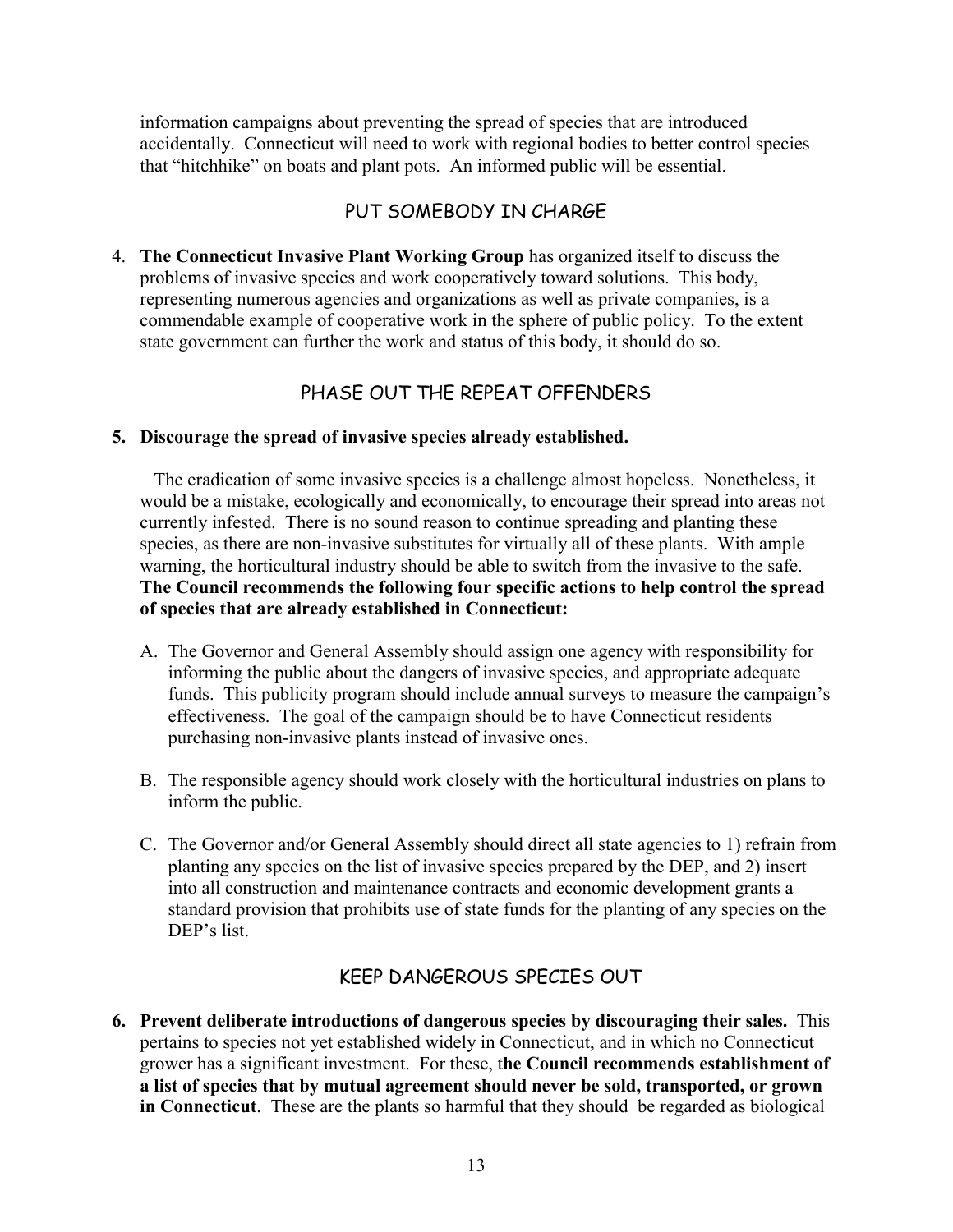pollution; their escape should be prevented in the same way particularly harmful chemicals are prohibited.

The horticultural industry has expressed a strong opposition to statutory prohibitions on any specific plants, citing the potential spread of such an important precedent. Voluntary controls could be effective, but there must be a governmental agency, such as the Connecticut Agricultural Experiment Station, that ultimately must decide on the composition of the list. Instead of naming any species in statute, **the Council offers this recommendation (for species that are not yet widespread):** 

The General Assembly should adopt a statute with the following provisions: A body with official status should be directed to work with the horticultural industries to develop a plan to prevent the sale, culture and transport of the most harmful species, with special reference to those species that are not yet widespread in Connecticut. It will be difficult to achieve universal consensus on individual species, excepting a few very harmful species having limited economic investment, so this panel will have to be constructed and/or appointed carefully. It could be an existing body, such as the Connecticut Agricultural Experiment Station, the University of Connecticut, or a designated subcommittee of the Connecticut Invasive Plant Working Group. This plan would rely on voluntary removal of dangerous invasives from the marketplace, with no penalty provisions. However, this plan **must**  include a provision for annual inspection and monitoring. Once a list is established, defining the species which the industry associations pledge to not sell, personnel would have to inspect points of sale around the state. If this cooperative approach is found to be effective, then no legal prohibitions would be necessary.

Also, to help in the discovery of new invasive species in the wild, the University of Connecticut should continue implementation of its innovative, grant-funded Invasive Plant Atlas of New England (IPANE).

*Explanation*: It makes no sense for the taxpayer or conservation organization to wage war on the Water Chestnut while fellow citizens sell and grow the same plant elsewhere in their community and state. The most direct route would be statutory prohibition on the transport and sale of species on a list. However, the industries that grow and sell these species wish to avoid such mandates, and have offered voluntary controls instead. Voluntary controls could be effective, although they must be coordinated with oversight by a public agency, as required.